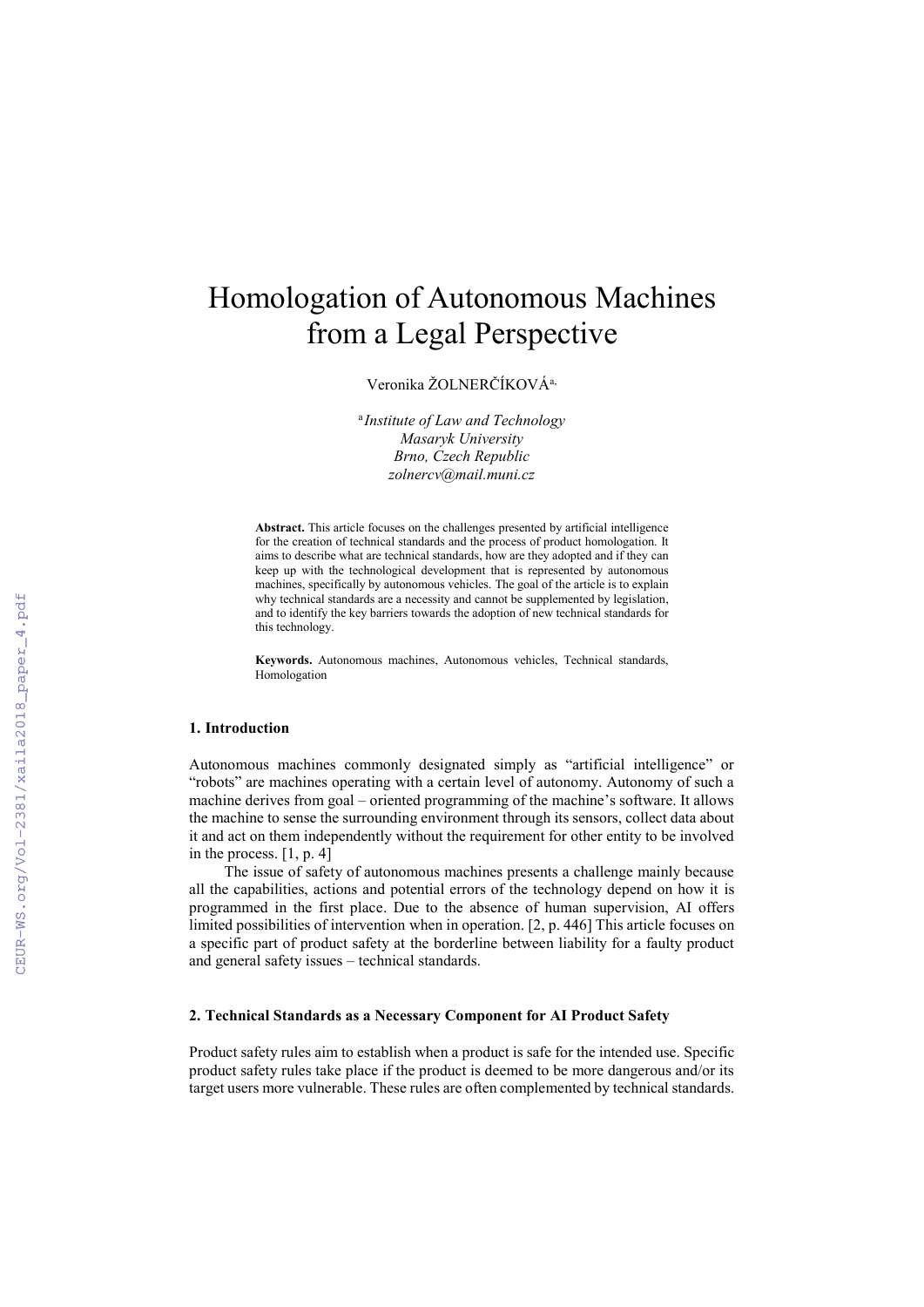Product safety rules define the acceptable amount of risk when using a product. Their goal is to establish that certain product must be safe. Technical standards describe how to manage the desired level of safety. They are created based on a consensus of all involved parties, f. e. manufacturers, distributors, users, law-makers, non-governmental organizations etc. This enables technical standards to include a more detailed specification, such as a description of a product from a technical perspective, its construction, materials, and other criteria. Technical standards resemble legislation, yet they are not legally binding on their own. Most standards can be perceived as the best practice in the field or as a mere recommendation for manufacturers. For a technical standard to be binding, it must be implemented in a legal statute as a sub-statutory legal instrument. [3]

An article called Regulating Autonomous Systems: Beyond standards describes the following key issues in the standardization of autonomous machines: 1) standardization plays a prime role for facilitation of technological development, 2) in autonomous systems performance-based (functional) standards are much more important for their safety than construction-based (design) standards, 3) the current standards are suitable for amending components and modules, but autonomous systems as such pose a regulatory challenge. [4] Article 22 of Report with Recommendations on Civil Rules for Robotics [5] also indicates that standardization is a key element for AI.

Some types of products also require prior testing by a relevant authority to ascertain compliance with relevant standards - this process is called homologation.

# **3. Barriers on the Road Ahead to Technical Standards for Autonomous Vehicles**

Autonomous vehicles are an example of a technology that requires a previous homologation. An autonomous vehicle is one that can perform all critical safety functions while monitoring the road. [6, p. 7] This is enabled by a combination of functionalities as perception, sensor fusion, localization, path planning and actuation. [7] However, current standards are not prepared for technology of such capabilities. They are adapted for machines operating under human supervision. Known testing scenarios focus solely on parts of the vehicle, while the reliability of the driver is assumed, rather than being subject to testing. [2, p. 435] This chapter highlights the key factors presenting a challenge for the creation of suitable standards.

## *3.1. Missing Role - Model*

One of the reoccurring ideas is to amend the standards applicable in aviation, because of the presumed link between autopilots used in aerial vehicles and autonomous vehicles' driving systems. The research paper called Certification for Autonomous Vehicles focuses on precisely this topic. Is it possible to use existing standards in the field of avionics for software testing regarding vehicles? The answer is that they do not translate well into the automotive industry. The reasons are that autonomous cars face challenges such as pedestrian detection and changing traffic conditions. Unlike aircrafts, they shall be operated by consumers. Finally, the only sensor needed by aircraft is a radar [8, p. 32] Autonomous vehicles require a multitude of sensors, such as ultrasound, lidar, radar, camera, and other similar means. [2, p. 355] As a result, standards for autonomous vehicles are more difficult to decide upon, because the system itself is more complex than the one used in aircraft.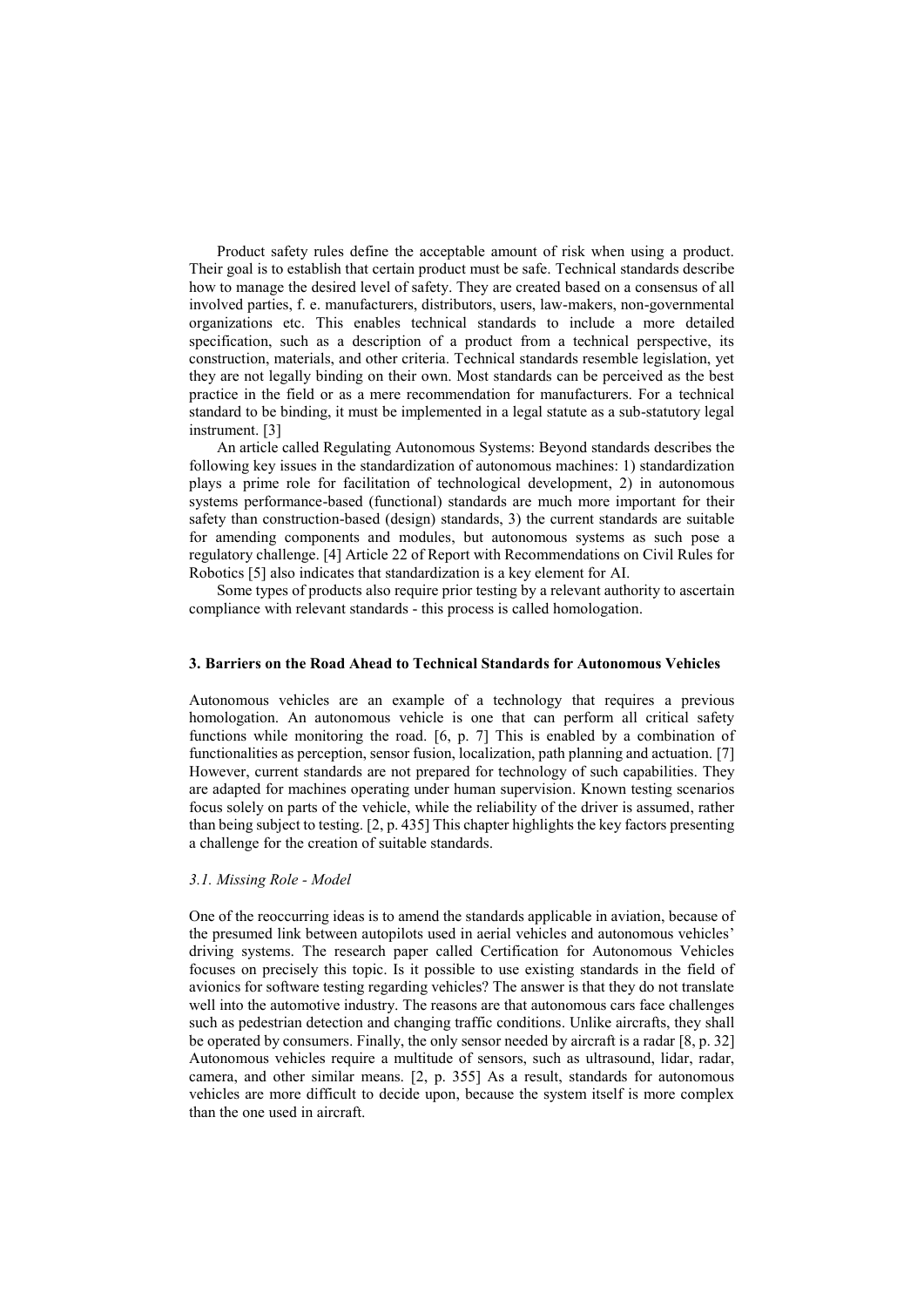The important intake from this is that every autonomous machine faces different challenges in different areas. The key criteria for creating or amending a standard for autonomous technology is the technology's purpose. For example, when standards for autonomous drones will be created, they might bear more resemblance to those for vehicles than to those for aircraft, because drones will also operate in inhabited areas. The similarity is not surprising, since the idea of autonomous vehicles originated with the development of military drones. [9]

#### *3.2. The Unpredictability of the Future Road Traffic System*

The biggest safety concern in today's cars is if their passengers can survive in case of an accident. Therefore, the cars need to comply with the requirement of sturdiness. If an accident becomes less likely, which is one of the incentives for introducing autonomous mobility, the sturdiness may become unnecessary, giving way to other priorities like speed. However, the evolution of the road traffic system remains unclear. Today, we prioritize preventing physical damage to the car, because it poses the biggest threat. In the future our biggest concerns may differ, f. e. it might be cyber-attacks. Relevant standards must be amended accordingly.

#### *3.3. Setting the Bar*

The step preceding the creation of standards is the determination of the threshold the driving software must pass before it can be deemed safe. The current bar is set to fit the abilities of a human driver. Desirable attributes in a vehicle with a human driver are crash avoidance, crashworthiness, post-crash survivability. [8, p. 2] These are without a doubt attributes desirable in an autonomous vehicle as well. Nevertheless, the vehicle and therefore its manufacturer will be fully responsible for all of them, whereas currently the responsibility and subsequently legal liability is shared with the driver.

#### *3.4. Driving School for Autonomous Vehicles*

Given the ability of machine learning, it will be necessary to establish criteria on the learning data for the driving software as well. Diversity is a key element. Vehicles trained on data from strictly rural environment might not be prepared for an increased level of traffic in a city, possibly resulting in a failure in the recognition of an obstacle in the way. One of the possible solutions is to create different standards for different environments. This is an idea presented by OICA (International Organization of Motor Vehicle Manufacturers) during the session of World Forum for Harmonization of Vehicle Regulation (WP.29.) [10] However, this concept would require a prior decision on which data is needed for which type of operation. More viable solution would be to create a framework enabling sharing of such data between manufacturers.

#### *3.5. Homologation of Autonomous Software*

Nowadays vehicles are tested and homologated before they reach the roads. A reliable method for testing and homologation of autonomous vehicles needs to be defined as well. More than one possible method is discussed. One way is real-time testing in simulations by the hardware-in-loop method. It tests the capabilities of the controller (in this case